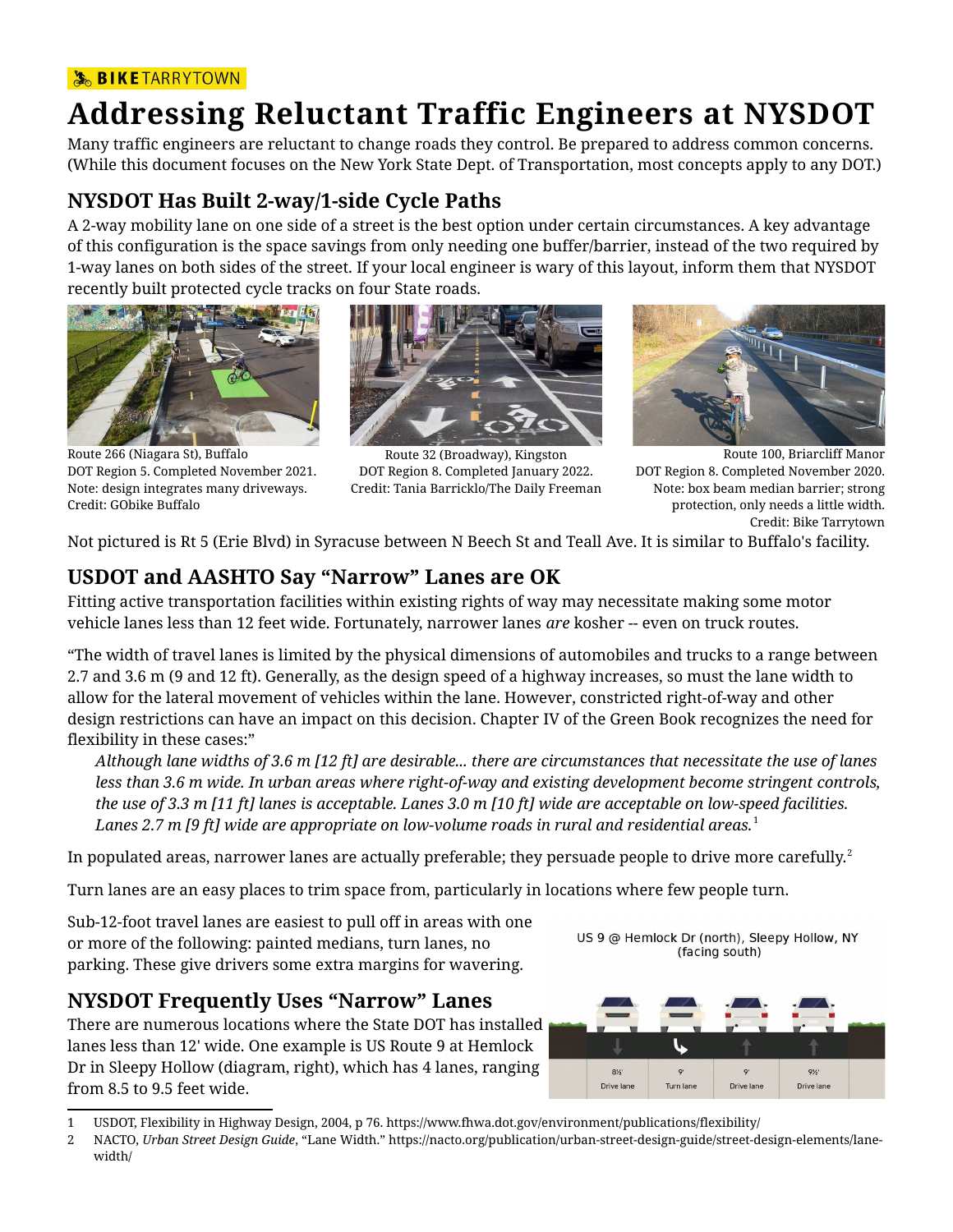## **Better Design Guidelines**

The bicycle facility design specifications published by AASHTO in 2012 $^{\rm 3}$  $^{\rm 3}$  $^{\rm 3}$  and NYSDOT in 2015 $^{\rm 4}$  $^{\rm 4}$  $^{\rm 4}$  are targeted toward the small number of people who are already confident cycling with motor vehicles. Modern standards aim to get cautious people cycling for local trips. Some examples include:

- USDOT's *Separated Bike Lane Planning and Design Guide* (2015)[5](#page-1-2)
- NACTO's *Urban Bikeway Design Guide*[6](#page-1-3)
- An improved version of AASHTO bicycle facility guide is in the works<sup>[7](#page-1-4)</sup>

The welcome mat for using better guidelines was laid in January 2022, when the Federal Highway Administration adopted regulations that say "public entities may wish to also reference other documents to inform the planning and design process [in order to develop] transportation projects that incorporate safe and convenient walking and bicycling facilities. Such projects improve safety for all modes, create more equitable access to transportation, and combat climate change."[8](#page-1-5)

Several organizations wrote Governor Hochul in January 2022 requesting the DOT improve its manual.<sup>[9](#page-1-6)</sup>

## **Liability is Not a Problem**

"Designers may be tempted to be very conservative and avoid innovative and creative approaches to design problems. Avoiding unique solutions is not the answer. Adherence to standard practices [does not] automatically [establish] that reasonable care was exercised. Deviation from guidelines does not automatically establish negligence. The best defense is to present persuasive evidence that the guidelines were not applicable or could not be reasonably met. It is highly recommended

that designers document their rationales for decisions."[10](#page-1-7)

## *Not* **Changing Roads is the Liability**

New York State's highest court found New York City liable in the death of a child who was cycling because, in part, there "was a rational process by which the jury could have concluded that traffic calming measures deter drivers from speeding, and that the City's failure to conduct a traffic calming study and to implement traffic calming measures was a substantial factor in causing the accident."<sup>[11](#page-1-8)</sup>



A crashed car on Broadway (Route 9) in Irvington, NY.

Similarly, the high court found New York State liable for a person's death at a treacherous intersection because "once on notice of the dangerous condition, it was the State's burden to take reasonable steps in a reasonable amount of time. Instead, it did nothing."[12](#page-1-9)

https://www.fhwa.dot.gov/environment/bicycle\_pedestrian/publications/separated\_bikelane\_pdg/page00.cfm 6 NACTO, Urban Bikeway Design Guide. https://nacto.org/publication/urban-bikeway-design-guide/

<span id="page-1-7"></span>10 USDOT, Flexibility in Highway Design, 2004, p 40. Edited for brevity.

<span id="page-1-0"></span><sup>3</sup> AASHTO, Guide for the Development of Bicycle Facilities, 4th ed, 2012. https://njdotlocalaidrc.com/perch/resources/aashto-gbf-4-2012-bicycle.pdf

<span id="page-1-1"></span><sup>4</sup> NYSDOT, Highway Design Manual, Chapter 17, Bicycle Facility Design, 2015. https://www.dot.ny.gov/divisions/engineering/design/dqab/hdm/chapter-17

<span id="page-1-2"></span><sup>5</sup> USDOT, Separated Bike Lane Planning and Design Guide, 2015.

<span id="page-1-4"></span><span id="page-1-3"></span><sup>7</sup> Sagar Onta (Toole Design), presentation to Western ITE's Annual Meeting, 2018.

https://www.westernite.org/annualmeetings/18\_Keystone/Presentations/5B/5B.SagarOnta.AASHTO%E2%80%99s%20%20Green %20Book%20for%20Bikes.pdf

<span id="page-1-5"></span><sup>8</sup> FHWA, Design Standards for Highways, 2022, p 36. https://www.federalregister.gov/documents/2022/01/03/2021-28236/design-standards-for-highways

<span id="page-1-6"></span><sup>9</sup> Coalition letter to Governor Hochul, 2022. https://biketarrytown.org/new-york-state/bicycle-facility-design-manual-nysdot-hochul.pdf

<span id="page-1-8"></span><sup>11</sup> NY Court of Appeals, Turturro v City of New York, 2016, p 20. https://www.nycourts.gov/ctapps/Decisions/2016/Dec16/196opn16-Decision.pdf

<span id="page-1-9"></span><sup>12</sup> NY Court of Appeals, Brown v State of New York, 2018, pp 4-5. https://nycourts.gov/courts/appeals/Decisions/2018/Jun18/66-67opn18-Decision.pdf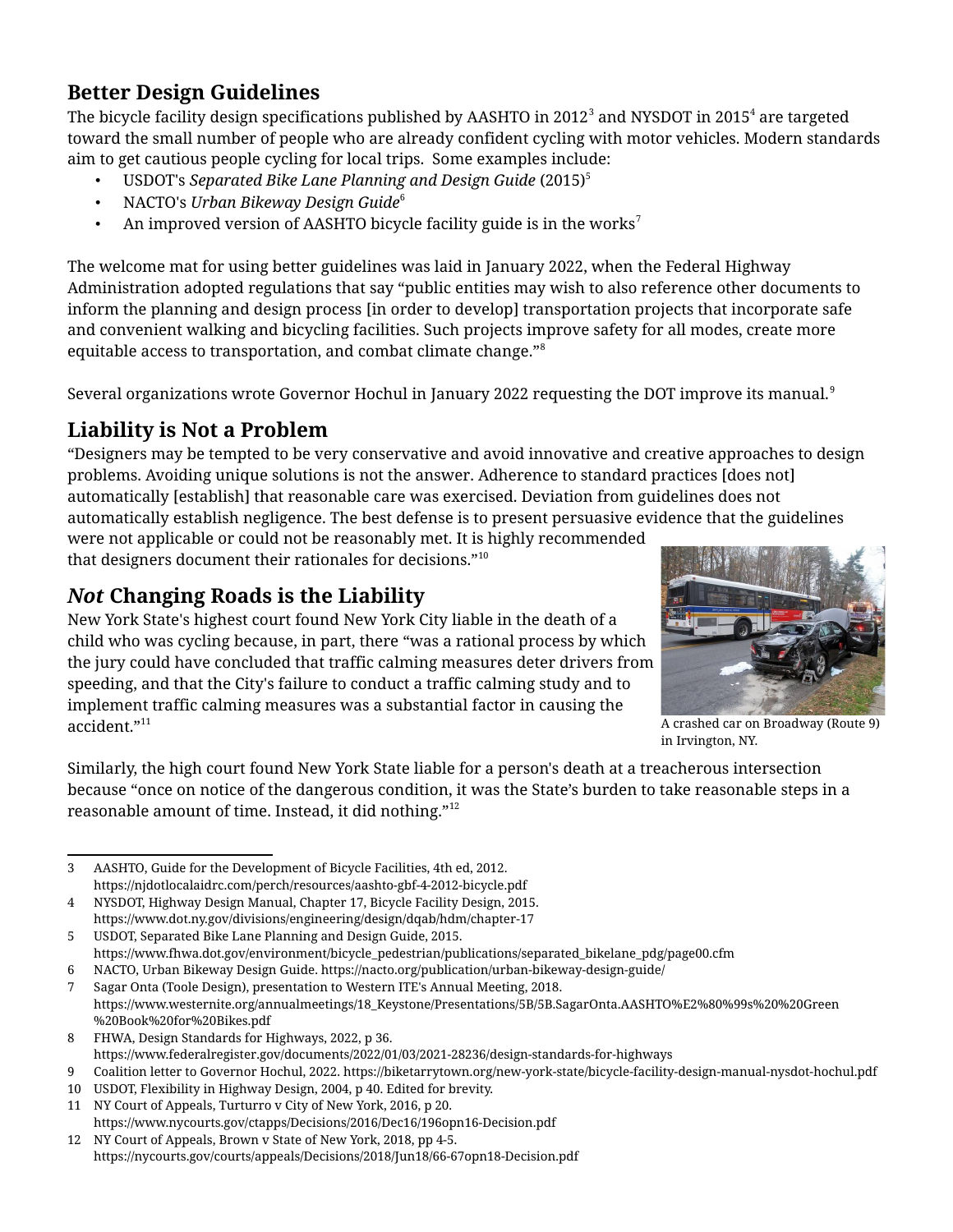## **NYSDOT Projects Must Consider Cycling Improvements**

"Roadway conditions should be examined during scoping and design whenever highways are being constructed, reconstructed or resurfaced... Adaptations that are responsive to bicyclists' requirements should be discussed in the scoping and design approval documents. These documents should discuss any decisions made regarding whether or not improvements that would better accommodate bicycling are incorporated."[13](#page-2-0)

## **Prioritizing Cycling is a Strategy in the State's Climate Plan**

Dramatically growing utilitarian cycling is necessary to meet NY's ambitious emission goals. The NYS Climate Action Council's recently released draft plan includes Strategy T8, calling on the State to "prioritize, incentivize, and expand access to funding for bike, pedestrian, transit, and complete streets projects"<sup>[14](#page-2-1)</sup>

#### **Complete Streets Policy**

Projects subject to Department of Transportation oversight "shall consider the convenient access and mobility on the road network by all users of all ages, including motorists, pedestrians, bicyclists, and public transportation users through the use of complete street design features in the planning, design, construction, reconstruction and rehabilitation, but not including resurfacing, maintenance, or pavement recycling."[15](#page-2-2)

## **Cultivating New Cyclists**

Plenty of public officials think we're asking them to placate some fixed number of constituents who cycle already. Nope. What we're really requesting is to create the conditions that will cultivate new cyclists from folks who are presently too scared to bike. Making streets safe will get many more people biking for short trips, like school, soccer practice, and shopping. Journeys like these make up most trips people take.<sup>[16](#page-2-3)</sup>

## **Protected Facilities are Key**

Paint is not protection. People who don't bike, scoot, or wheelchair now are looking for physical barriers on busy roads. They don't want to encounter people driving who (intentionally or inadvertently) park, drive, or crash into the mobility lane.



Kid holding a sign saying "I want to bike to my friends houses but I'm #2scared2bike on Route 9."



Drawing: road merging into train tracks. Caption: Damn, the road lane ends again! I hate sharing the tracks with the train.

#### **Connect to Detestations**

Would you build a bridge to nowhere? Or one that goes only 3/4 of the way across a river? Make sure each cycling facility reaches all the way to a key destination. Otherwise, people won't use it.

<span id="page-2-0"></span><sup>13</sup> NYSDOT, Highway Design Manual, Chapter 17, Bicycle Facility Design, 2015, p 17-5.

<span id="page-2-1"></span><sup>14</sup> NYS Climate Action Council, Draft Scoping Plan, 2022, p 114. https://climate.ny.gov/Our-Climate-Act/Draft-Scoping-Plan

<span id="page-2-2"></span><sup>15</sup> NYS Legislature, S5411A, 2011. https://www.nysenate.gov/legislation/bills/2011/s5411/amendment/a

<span id="page-2-3"></span><sup>16</sup> Bike Tarrytown's tabulation of the USDOT's National Household Travel Survey, 2017. Cumulative person trips: 19% are < 1 mile, 34% < 2 miles, 43% < 3 miles, 54% < 4 miles, 61% < 5 miles, 66% < 6 miles, 78% < 10 miles, 86% < 15 miles.